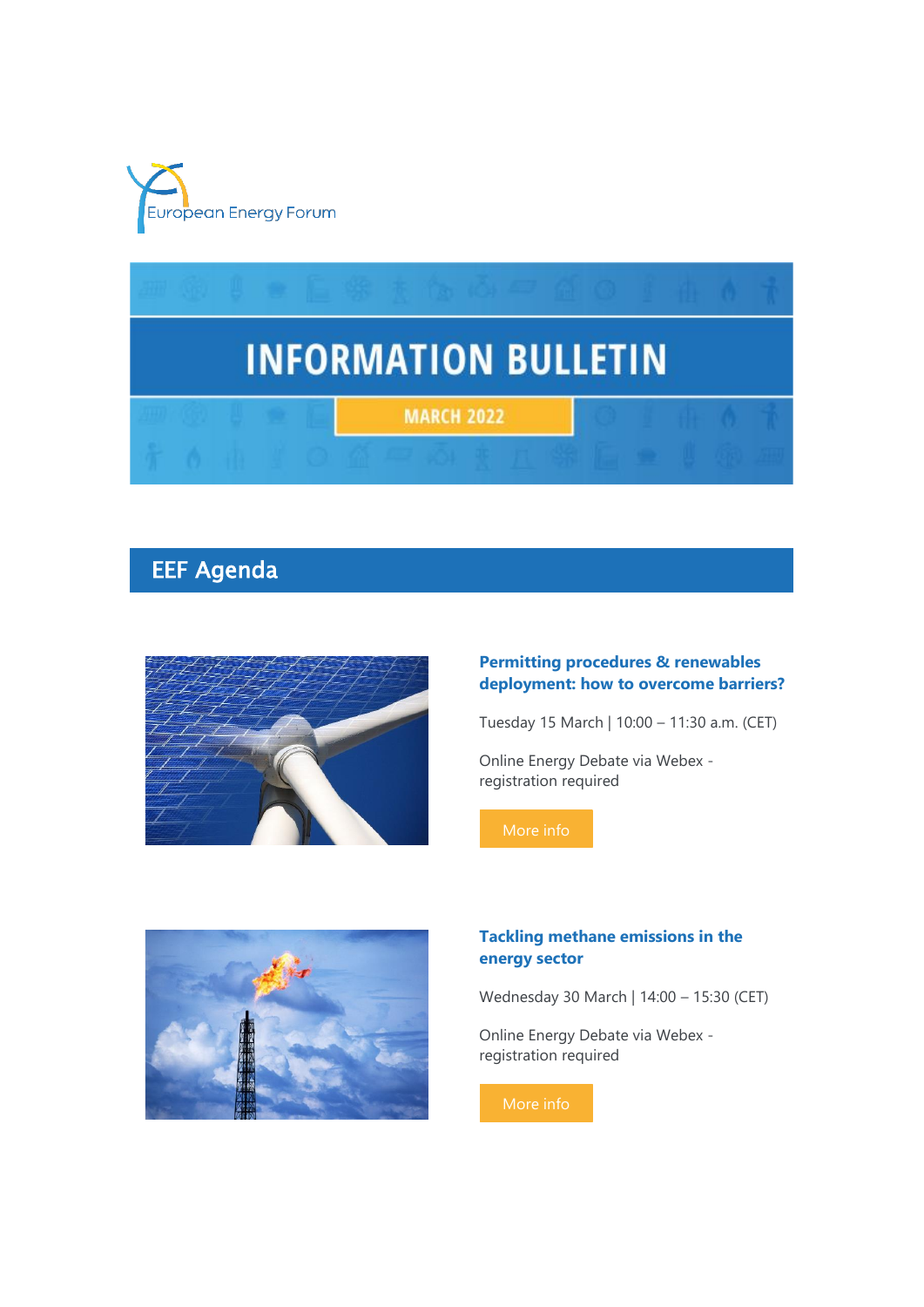## EEF Past Online Events



#### **Wholesale energy markets: how is energy traded?**

18 February

The EEF decided to offer MEP Advisers and Assistants an opportunity to better understand the latest and expected developments in energy markets through a dedicated educative briefing on energy trading, chaired by the **EEF President MEP Jerzy Buzek**.

[Read more](https://7n8k7.r.a.d.sendibm1.com/mk/cl/f/47ZOOcXfwSpPdgThv4-_3wevFEqsB6lG8A-K3ifUhU-llStNNSTwgyf3Btf2Oh515H-89d26V7RPdsyBWqYvwj7jhbMMZIpu4Q4wwws6Sc3-2gOV8tzjkhKruwlvcLjanENWHvbrHHhVGQA_Me29Xtm_oA2A15UE3ODS4UXilTULXnkcF4YBSKWGKlAvHECeuaGz_KuU4bJayftQkCuLPCKSZdQQo71jyD-ep3Jfr-n_NS27xTMT-bnP-nTUUN60fg5X2Ah3r-R-3Q)

### EEF Members update

#### **CEMBUREAU becomes Associate Member of the EEF**

CEMBUREAU is the representative organisation of the cement industry in Europe. Currently, its Full Members are the national cement industry associations and cement companies of the European Union (except for Malta and Slovakia) plus the UK, Norway, Switzerland and Turkey. Croatia and Serbia are Associate Members of CEMBUREAU.

CEMBUREAU main contact to the EEF is **Mr Emmanuel Brutin**, Public Affairs Director.





As an EEF member, you can share your news with the EEF community. [Contact us by email](mailto:assistant@europeanenergyforum.eu?subject=Information%20Bulletin%20-%20Member)